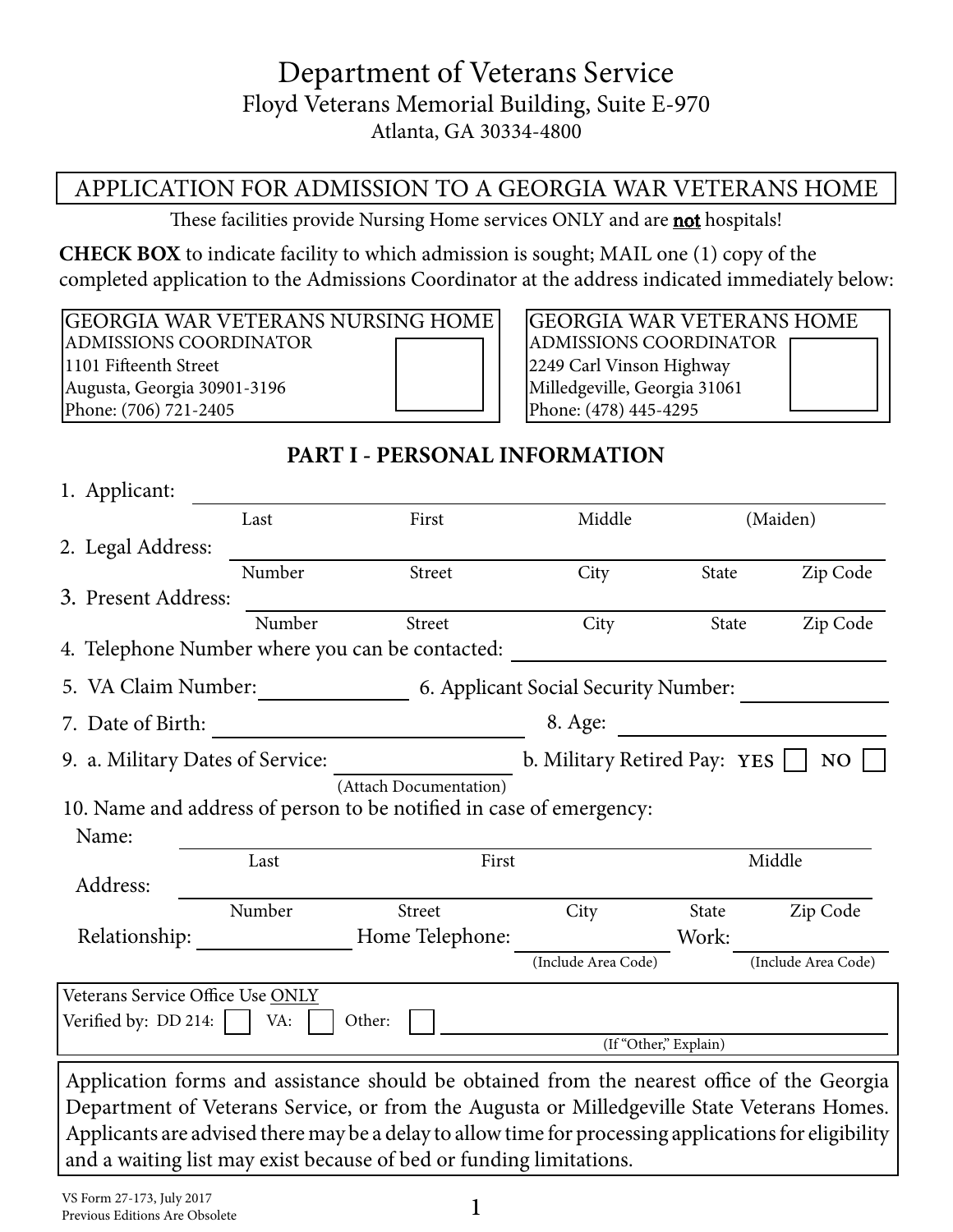## **PART II - INFORMATION ON LEGAL RESIDENCY**

| 1. Do you now live in Georgia?                                                                 | <b>YES</b> |  | N <sub>O</sub> |  |
|------------------------------------------------------------------------------------------------|------------|--|----------------|--|
| 2. Do you meet the residency requirement? (Must meet at least one.)                            |            |  |                |  |
| a. Have you been a resident of this state for a minimum of<br>two years?                       | <b>YES</b> |  | N <sub>O</sub> |  |
| b. Have you been a resident of this state for at least five years<br>out of the last 15 years? | <b>YES</b> |  | N <sub>O</sub> |  |
| 3. The following documentary evidence supports my claim of residency *:                        |            |  |                |  |
| Georgia Income Tax Forms (Returns)                                                             |            |  |                |  |
| Georgia Driver License (in conjunction with other documents)                                   |            |  |                |  |
| Voter Registration Card (if dated)                                                             |            |  |                |  |
| School Attendance Records                                                                      |            |  |                |  |
| <b>Employer Statement on Letterhead</b>                                                        |            |  |                |  |
| Deed (Cannot be used without property tax statements showing Homestead Exemption Code.)        |            |  |                |  |
| Homestead Exemption                                                                            |            |  |                |  |
| Record on file in a GDVS Office                                                                |            |  |                |  |
| Other (List):                                                                                  |            |  |                |  |
| Other (List):                                                                                  |            |  |                |  |

# **\*PLEASE ATTACH DOCUMENTATION TO THE APPLICATION**

4. Name and address of a person who can certify under oath you meet the residency requirement.

| Name:                                                       |        |                     |                 |                     |          |
|-------------------------------------------------------------|--------|---------------------|-----------------|---------------------|----------|
|                                                             | Last   |                     | First           |                     | Middle   |
| Address:                                                    |        |                     |                 |                     |          |
|                                                             | Number | <b>Street</b>       | City            | State               | Zip Code |
| Relationship:                                               |        |                     |                 |                     |          |
| Home Telephone:                                             |        |                     | Work Telephone: |                     |          |
|                                                             |        | (Include Area Code) |                 | (Include Area Code) |          |
| VS Form 27-173, July 2017<br>Previous Editions Are Obsolete |        |                     | 2               |                     |          |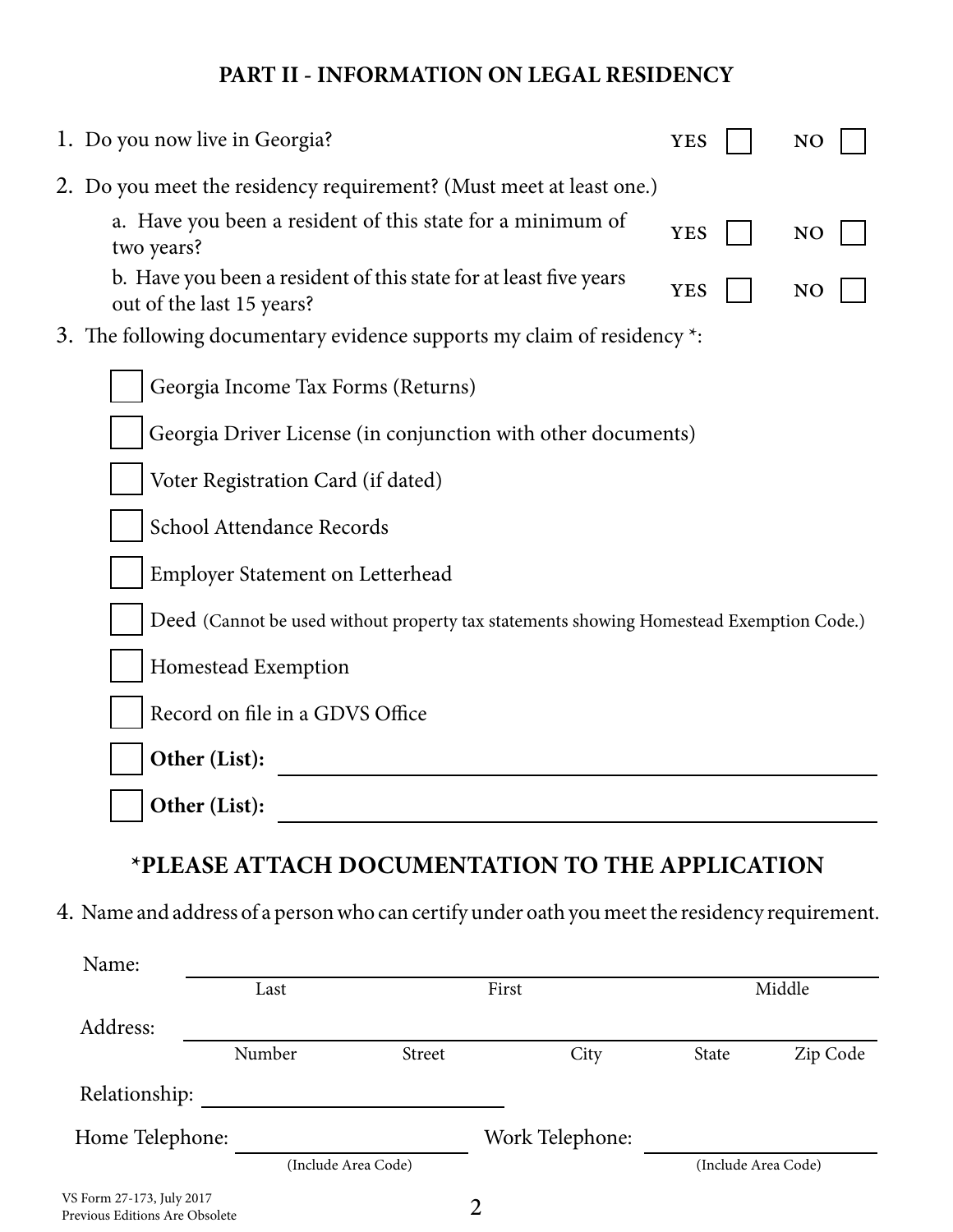## **PART III - TERMS & CONDITIONS OF ADMISSION**

**1. To be eligible for admission, applicants must meet the requirements listed below in accordance with 38 CFR Part 51, of the U.S. Department of Veterans Affairs (VA), January 6, 2000, as amended; Georgia State Laws; and Georgia Department of Veterans Service policies as outlined in Georgia Department of Veterans Service Department Directive 27.119, State Veterans Home Program, as amended:** 

- a. Applicant must be domiciled in Georgia and have actually resided in Georgia for at least two years or five out of the preceding 15 years immediately preceding the date of application.
- b. The applicant must be a "war veteran." The term war veteran (see DD 27.119 for complete definition) means any veteran who was discharged under other than dishonorable conditions and who served on active duty in the Armed Forces of the United States or on active duty in a Reserve Component of the Armed Forces of the United States during wartime or during the period beginning January 31, 1955 and ending on August 1, 1990.
- c. Applicant must be approved as "eligible for care and treatment" by the VA.
- d. An applicant with contagious diseases, behavioral, psychiatric problems or other diagnoses the care and treatment for which may exceed the capability of the homes to provide will be reviewed before a decision will be made on accepting the veteran for admission to the homes. However, the facilities are unable to care for some cases of the diseases. When the contagious, infectious disease, behavioral, psychiatric problems or other diagnoses the care and treatment for which may exceed the capability of the homes to provide are resolved, under control, or it is determined the home has the capability to provide the care and treatment required, the applicant may be considered for admission based on facility resources.
- e. Applicant must not need to be sustained by line-operated mechanical means (e.g., electrical respirator, external pace makers, dialysis machines, or other life support apparatuses).
- f. Applicant must not be in need of hospital level of services (e.g., surgery, transfusions, intravenous infusion of drugs or fluids).
- g. Applicant must not be participating in medical research programs that have special medical, treatment or transportation requirements.
- h. Applicant must not have criminal charges pending, nor be under restraint or control from any court of law or law enforcement agency.

#### **2. Residents will be required to:**

- a. Pay some expenses incurred by regulation (e.g., Medicare or health insurance co-pays and deductibles).
- b. Pay all costs of transportation to and from the home (e.g., medical or other appointments, special outings, and etc.), unless specifically provided by the VA or the Georgia Department of Veterans Service.
- c. **Abide by the rules and regulations established for resident conduct in the resident handbook and other individual policies, rules and regulations that may from time to time be published by the home, the Georgia Department of Veterans Service, or the VA with the understanding that violations will result in discharge from the home.** Operation of a motor vehicle on the premises of the homes is not permitted for residents.
- d. Accept transfer to other medical facilities (including those operated by the VA), if the medical considerations indicate and pay all costs of transportation, unless provided by the VA or the Georgia Department of Veterans Service.
- e. Accept discharge from the home when medical or administrative review determines such action to be appropriate and in accordance with the medical needs of the patient.
- f. Recognize that each of the homes will be operated in full compliance with the Civil Rights Act without discrimination on the basis of a person's race, color, religion, national origin, sex, handicap or age.